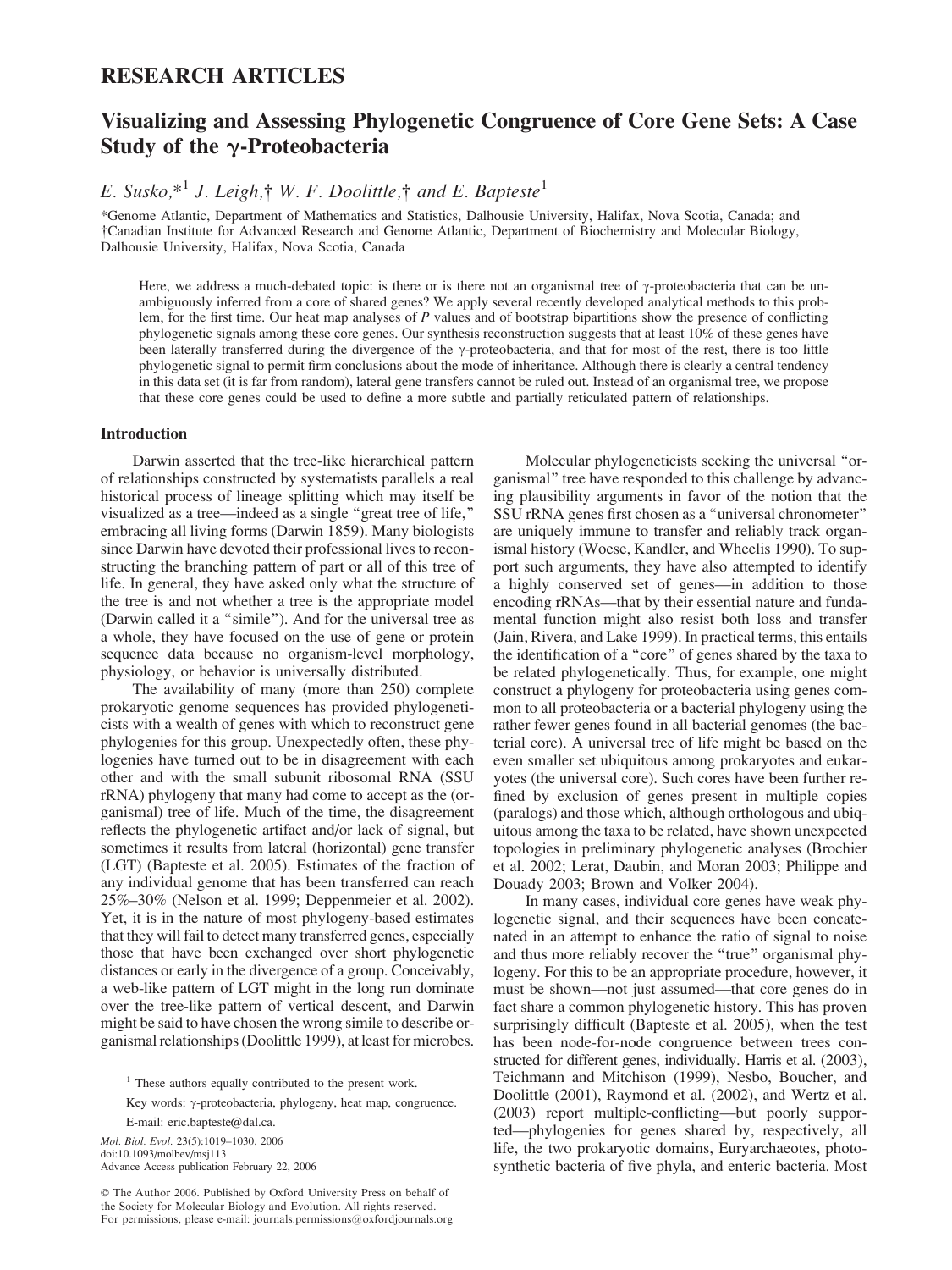recently, Creevey et al. (2004), after examining a 61-genome bacterial data set, concluded that ''congruence among gene trees spanning deep relationships is not better than random.''

Thus, several investigators have taken the converse approach: assessing whether individual genes of a core gene set have phylogenies that are demonstrably ''incongruent'' with each other or with a preferred reference tree obtained with their concatenated sequences (or rRNA) (Kumar and Rzhetsky 1996; Baldauf et al. 2000; Bapteste et al. 2002; Lerat, Daubin, and Moran 2003). Statistical approaches such as the Shimodaira-Hasegawa (Shimodaira and Hasegawa 1999) or approximately unbiased (AU) test (Shimodaira 2002) have been used to assess if any single genes reject such reference trees. Genes that reject are secondarily excluded from the core (Lerat, Daubin, and Moran 2003). Genes that fail to reject (usually at the 95% confidence level) are taken to be phylogenetically congruent, and the tree produced by their concatenated sequences is taken as the true organismal phylogeny (Brochier et al. 2002; Matte-Tailliez et al. 2002; Lerat, Daubin, and Moran 2003), because overall it is generally more resolved than any individual phylogeny.

But the fact that constituent genes fail to reject the tree of the concatenate does not prove that they share the same history. "Failure of rejection" is not the same as "support". Genes with little phylogenetic signal (random and short sequences, for instance) may fail to reject many or even all possible trees relating a given set of taxa. Yet, such genes cannot logically be said to support multiple and mutually incompatible topologies. Indeed, it is possible that a robust tree based on concatenated sequences is well supported because different constituent genes contribute strong support to different individual nodes of the tree, without any supporting that tree over all—because their signals are weak or genuinely conflicting. (Indeed, most genes in a core set could be mutationally saturated, with individual cases of recent LGT actually providing the signal at the bestsupported nodes, as Teichmann and Mitchison [1999] suggested from their universal core analysis, several years ago.) In such cases, there would be no reason for concluding that the genes shared a common phylogenetic history, no matter how robust the support for their collective tree is (Bapteste et al. 2004). The fact that almost always more than one tree is not rejected when only one can be true means that some wrong trees will not be rejected. Hypothesis tests are designed to give small probabilities that a tree is rejected when it is the true tree. They provide no control over the probability that a wrong tree is not rejected.

To gain more confidence in or information concerning phylogenetic congruence of core genes, it is necessary to perform statistical tests for each gene against as many relevant alternative topologies as feasible, not just that favored by the concatenated data set and a few variants of it or by canonical markers such as SSU rRNA. It is furthermore useful to have some statistical measure of each gene's' compatibility with each tested tree more nuanced than ''rejection'' or failure of rejection. And it would be most helpful to be able to visualize the relative compatibility of all genes with all trees simultaneously by methods that cluster genes with similar patterns of compatibility. Such visualization would be the first step toward determining how many (if

any) common evolutionary histories are exhibited by a core of shared genes.

Here we explore different approaches to the question of which and how many evolutionary histories might be shared by the 205 core  $\gamma$ -proteobacterial genes (Bapteste et al. 2002; Brochier et al. 2002; Lerat, Daubin, and Moran 2003) using methods that provide greater quantification of the extent of agreement between genes and of the level of support that individual genes provide for individual topologies. These approaches are principal component analysis (PCA) and a recent application of ''heat map'' clustering methods more commonly used in functional genomics of which we have recently provided a preliminary description (with applications to other test data sets). In this more complete analysis, we show that heat maps methods outperform PCA in congruence tests, although neither can detect all events of LGT. We also explore clustering algorithms that can be used in conjunction with heat maps to recognize cohorts of genes with shared evolutionary histories. We present an application of heat maps to bipartition-based bootstrap methods, which will allow analysis of much larger data sets. Detailed results from some of these studies are presented as supplementary materials (see Supplementary Materials online). Our biological focus here is on the  $\gamma$ -proteobacterial core because it is frequently assumed that these genes share a common evolutionary history. We show that  $\gamma$ -proteobacterial core genes do have some phylogenetic signal and often exhibit "central tendencies," even though gene-by-gene congruence at every node can seldom if ever be shown. But there is also substantial conflict between markers, and it may be generally impossible with existing methods to determine whether this conflict reflects LGT or reconstruction artifacts (such as long-branch attraction). We argue against systematic biases to explain our results, notably by analyzing the impact of long-branch attraction on heat maps and PCA and by refuting possible compositional biases, marker size effects, and problems due to heterogenity of rates of evolution. Finally, we report the first synthesis of  $\gamma$ -proteobacteria, indicating in detail how 18 genes would have been transferred, from which donors to which hosts, while presenting the limited support for their hypothetical tree. We would not be surprised if those who see vertical descent as the dominant evolutionary process affecting core genes over the long term take our inability to prove LGT to be a support for that model, while LGT advocates will be heartened by the lack of robust support for congruence among core genes. As Kuhn has noted, ''when paradigms enter, as they must, into a debate about paradigm choice, their role is necessarily circular. Each group uses its own paradigm to argue in that paradigm's defense'' (Kuhn 1962).We would like, however, to avoid this circularity by putting forward a synthesis of  $\gamma$ -proteobacteria which seems to us a more accurate and pragmatic representation of the relatively weak and complex phylogenetic signal that is really contained by genes.

#### Materials and Methods

Alignments and Preliminary Phylogenetic Analyses

The  $\gamma$ -proteobacterial (205 genes, 13 species) data set was kindly provided by E. Lerat (Lerat, Daubin, and Moran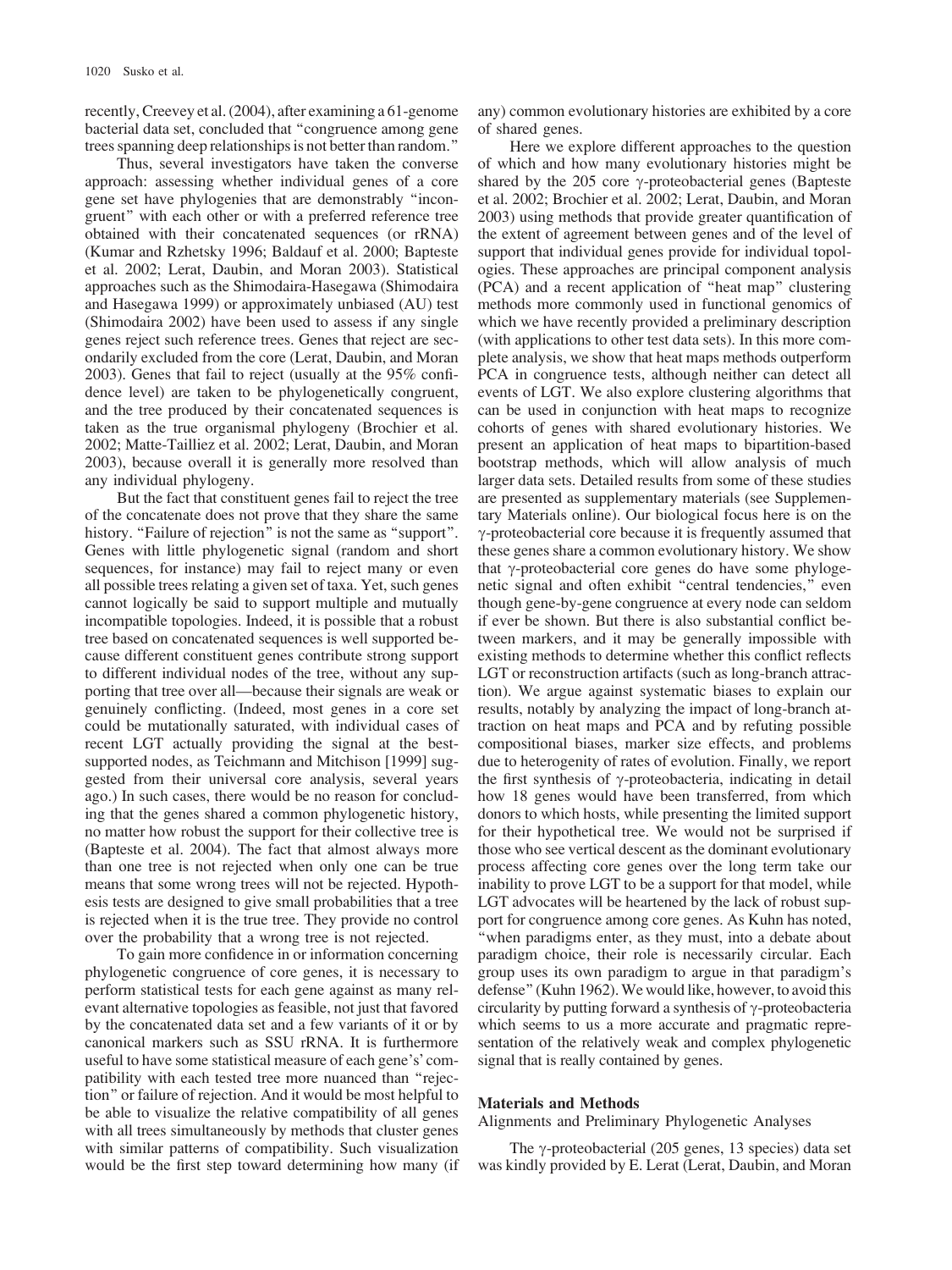2003). All these alignments were inspected, manually refined if required, and are available upon request. For all individual markers, preliminary analyses by Neighbor-Joining using MUST 3.0 (Philippe 1993) and maximum likelihood (ML), performed using PROML with the Jones-Taylor-Thornton amino acid substitution matrix, a rate heterogeneity model with  $\Gamma$ -distributed rates over four categories with the  $\alpha$  parameter estimated using Tree-Puzzle (Schmidt et al. 2002), global rearrangements, and randomized input order of sequences (10 jumbles), were done to detect potential nonorthologous copies, but no such copy was identified. A concatenation of all these markers was then realized, and the best ML tree was calculated for it as well as for each gene individually using a JTT model, nine categories of sites [\(http://evolution.ge](http://evolution.ge-netics.washington.edu/phylip/doc/proml.html)[netics.washington.edu/phylip/doc/proml.html\).](http://evolution.ge-netics.washington.edu/phylip/doc/proml.html)

#### Calculation of Matrices of P Values

A set of 105 rooted topologies consisting in all the possible rearrangements of four paired taxa identified in Lerat, Daubin, and Moran (2003)—*Escherichia coli* + Salmonella typhimurium, the two Yersinia, Haemophilus  $influence + Pasteurella multocida$ , and the two insect symbionts (with Vibrio cholerae as a singleton)—was employed (see Bapteste et al. 2004). Intrees were used as user tree in Tree-Puzzle 5.1, option—wsl, with a JTT  $+$  $\Gamma$  8 + I model of evolution to estimate the likelihood of each site of a given gene and global tree likelihoods for each tree. These likelihood values were used as input for CONSEL (Shimodaira and Hasegawa 2001) to perform the AU test (Shimodaira 2002). This is a statistical test used to determine. It is a statistical test of the hypothesis that the given topology is the correct topology for the taxa under consideration. Differ significantly or not. When the value associated by the AU test to one of the topologies under study is  $\leq 0.05$ , this tree can be said significantly different and worse than other topologies, at a threshold of 5%.

# Simulated and Control Data Sets

We produced two kinds of random matrices, which do not contain any bona fide phylogenetic signal. First, matrices were generated by shuffling randomly the P values of a given matrix of actual data. Random matrices were also generated by randomly shuffling gene sequences between species. We also created artificial LGT events by randomly reassigning the sequence of one gene from one species to another one, as if the latter has just laterally acquired the sequence of the former. After this operation, a gene alignment presents one additional extreme and recent LGT event. We repeated this up to three times per gene, generating up to three additional LGT events in a single alignment.

We also generated a simulated data set free from LGT but evolving, as nearly as possible, with the same parameters as the  $\gamma$ -proteobacterial genes. A tree was chosen as a representative of the unique history of all the genes to be simulated. The branch lengths of this simulation were inferred for each  $\gamma$ -proteobacterial gene, leading to the calculation of 205 trees identical in topology but with distinct branch lengths, empirically derived. These 205 trees were

subsequently used to simulate 205 amino acid data sets by pseq-gen (Grassly, Adachi, and Rambaut 1997) using the estimated  $\alpha$  parameters for generating  $\Gamma$  distribution and recreating sequences of the same length as those of the marker from which the branch lengths had been calculated. We thus obtained 205 amino acid data sets, all issued from a single tree, but all presenting close evolutionary characteristics to the actual  $\gamma$ -proteobacterial genes.

#### Heat Map Analyses

All heat maps were generated using the freely available statistical package R [\(http://www.r-project.org/\).](http://www.r-project.org/) R language functions and example scripts for generating them will be made available at [http://www.mathstat.](http://www.mathstat.dal.ca/~tsusko)  $dal.ca/\sim$ [tsusko.](http://www.mathstat.dal.ca/~tsusko)

Heat maps of  $P$  values from the AU test were also used to test that genes support similar topologies. Dark-colored spot indicates low P values for a topology tested for a given gene. By contrast, light-colored spot indicates high P values, that is, a good support for this topology by a given gene. These spots of color can be further reordered to stress the presence of patterns of support/rejection. This was done by rearranging rows and columns, separately for genes and topologies, so that they correspond to a dendrogram from hierarchical clustering. In this way, clusters of genes (topologies) showing similar patterns of support across topologies (genes) are grouped together and easily seen. Hierarchical clustering dendrograms were obtained using the euclidean distance matrix for the vectors of P values.

To utilize the information from tests over a large number of topologies while easing visualization of results, we present heat maps with a restricted set of selected ''plausible'' topologies. The criterion of selection for such topologies was that the majority ( $>103$ ) of genes had a P value larger than 0.05 with respect to the topology. Note that this criterion is less restrictive than that under test in such studies as that of Lerat, Daubin, and Moran (2003), in which it is assumed that all genes share a common topology but accepted that some may not exhibit this topology, because of weak signal. Under the hypothesis of vertical descent for all genes, P values should be uniformly distributed across genes so that 95% of the genes are expected to have P values larger than 0.05 for the true topology. Although with 100 independent genes all evolving according to the same topology, it would be unlikely that exactly 95 of them would be larger than 0.05, one can show that the probability is larger than 0.99 that at least 89 out of the 100 genes would have *P* values larger than 0.05 for the correct topology.

A large number of methods are available for determining the optimal number of clusters in clustered data. Some of these, such as tests of the number of components in a mixture model, are specific to the clustering methods used. Others apply generally to any clustering method. Surveys of methods for determining the number of clusters are available in Milligan and Cooper (1985) and in Gordon (1999). The ones that we considered here are the maximizer of the CH index (Calinski and Harabasz 1974), the maximizer of the KL index (Krzankowski and Lai 1985), and the smallest cluster size such that gap statistic index is greater than 0 (Tibshirani, Walther, and Hastie 2001). The CH index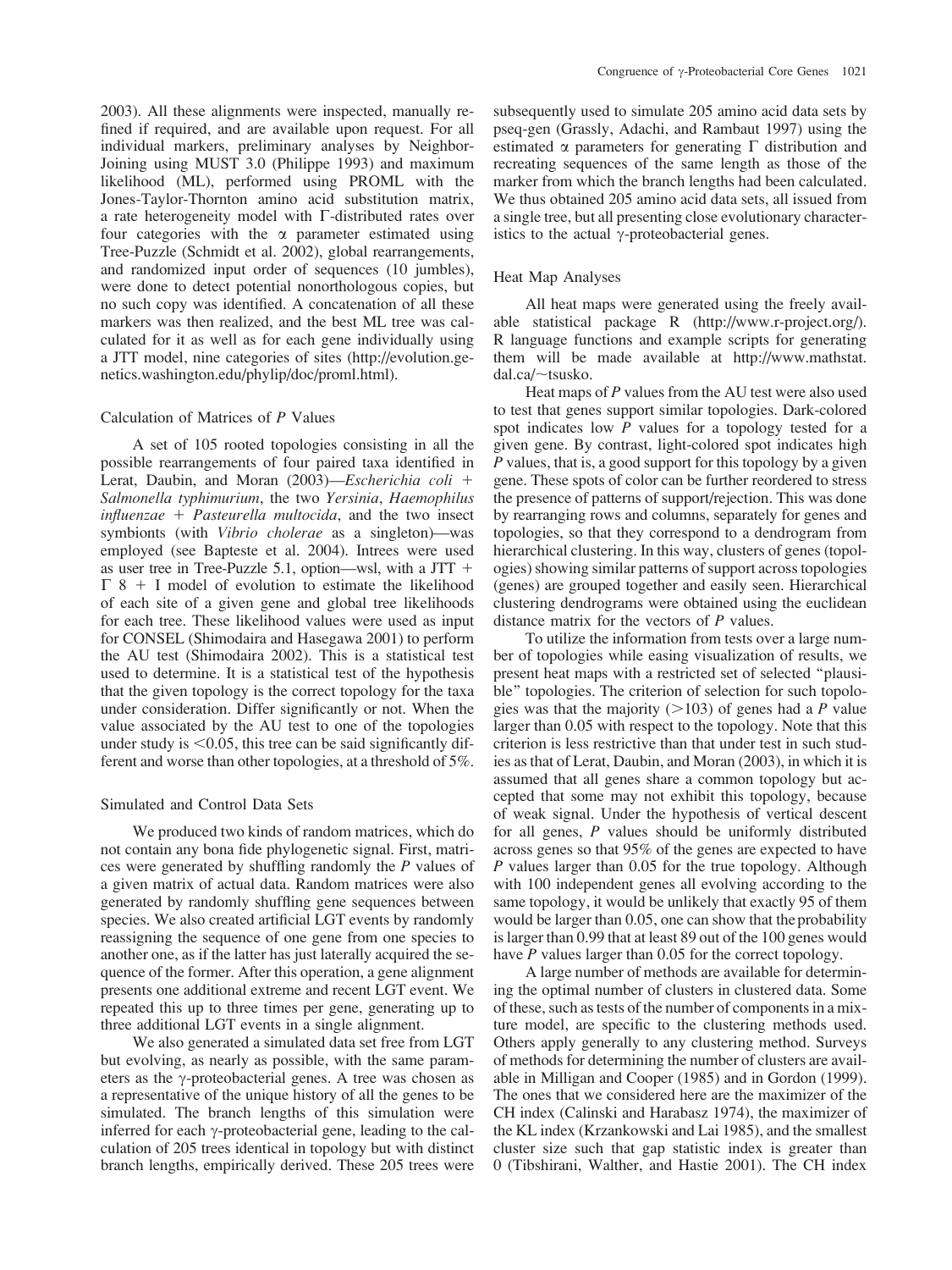was one of the better performers in the extensive simulation studies comparing methods for the determination of the number of clusters. The CH and KL indices estimate the optimal number of clusters k, for  $k = 2, 3, \ldots$  The more recent gap statistic method includes  $k = 1$  in its search for the optimal number of clusters and thus gives an indication as to whether any clustering is required at all.

All these approaches, which can be used to cluster topologies as well as genes, utilize the between,  $B(k)$ , and within,  $W(k)$ , sums of squares for k clusters,  $k = 1$ , 2 ... For a set of k clusters, to calculate  $W(k)$ , one first determines, for each given gene and topology, the difference between its  $P$  value and the average  $P$  value for the given topology, averaged across all genes in the same cluster as the given gene. If clustering is present, P values for topologies should be similar for genes in the same cluster and so these differences should be small. The within sum of squares,  $W(k)$ , is then the sum of all the squares of these differences and should be small for a good choice of the number of clusters, k. In a similar way,  $B(k)$  is a sum of squared differences, where the differences are between the  $P$  values for clusters and the average  $P$  values across all genes. If clustering is present, average  $P$  values within clusters should be different and thus differ from the overall mean P value;  $B(k)$  should be large for a good choice of the number of clusters, k. Different methods differ in their manner of determining what small values of  $W(k)$  are and, where applicable, what large values of  $B(k)$  are. In the present analysis, phylogenetic congruence should produce a single cluster, and incongruence should produce additional clusters that differ from this main cluster. Although clustering may sometime appear obvious on inspection, final decisions on the true number of clusters will always have a subjective component. Ideally, the true number of clusters will be that chosen by several independent methods, should agreement be found between them.

#### Synthesis Reconstruction

The "synthesis" of  $\gamma$ -proteobacteria was inferred from the analyses of 205 ML trees. Individual ML trees were calculated using PROML. Options were global rearrangements, randomized input order of sequences (10 jumbles), JTT amino acid substitution matrix, and a rate heterogeneity model with  $\Gamma$ -distributed rates over four categories, with the  $\alpha$  parameter estimated using Tree-Puzzle. Bootstrap support values represent a consensus (obtained using CONSENSE) of 100 Fitch-Margoliash distance trees (obtained using PUZZLEBOOT and FITCH) from pseudoreplicates (obtained using SEQBOOT) of the original alignment. The settings of PUZZLEBOOT [\(http://bioinformatics.](http://bioinformatics.ubc.ca/resources/tools/index.php?name=puzzleboot) [ubc.ca/resources/tools/index.php?name=puzzleboot\)](http://bioinformatics.ubc.ca/resources/tools/index.php?name=puzzleboot) were the same as those used for PROML, except that global rearrangements and randomized input order of sequences are not available in this program. The clades supported with more than 50% bootstrap support in these 205 gene trees were compared to the concatenated tree from Lerat, Daubin, and Moran (2003) using two programs: Horizstory and Lumbermill (MacLeod et al. 2005). Briefly, Horizstory allows the inference of the most parsimonious scenarios involving LGT and vertical descent to explain the common features and the discrepancies between the organismal tree and each of the 205 trees. Lumbermill draws the synthesis by mapping the outcomes of these scenarios onto the reference tree and calculates all the estimates presented here. A strict consensus option was applied, meaning that only the relationships supported or inferred in 100% of the evolutionary scenarios resulting from the comparison between the reference and a given tree were considered in this drawing.

# Results and Discussion PCA

PCA is a widely used technique for dimension reduction (Mardia, Kent, and Bibby 1979; Venables and Ripley 2002) that has already been employed to examine the congruence of individual genes in a concatenated set, for instance see Brochier et al. (2002) and Matte-Tailliez et al. (2002). The method has great visual and heuristic appeal, but serious limitations, as we discuss in this section.

If P values are used as the measure of support for topologies, principal components are weighted sums of the P values, summed over topologies, for the genes. In PCA studies, each gene is often represented as a point in a two-dimensional space, the coordinates for each gene being the first two principal components. The weights for the first principal component are chosen to maximize the sample variance of this weighted sum of the P values, over all genes. Successive principal components are chosen as those that maximize variation subject to being uncorrelated with previous principal components. Because principal components maximize variation, if the underlying cause of variation in  *values is due to clusters or individual genes* showing very different patterns of support across topologies, it is expected that this will show up as clustering patterns that can easily be visualized in a plot of the first two principal components. Most of the time, these analyses have produced central clouds containing most markers, leading to claims that such genes share common evolutionary histories or at least display some central tendency (Brochier et al. 2002; Matte-Tailliez et al. 2002). For our PCA of the  $\gamma$ -proteobacterial core, P values were obtained by the AU test for the likelihoods of each of 205 aligned gene data sets giving 105 P values for each gene (one for each of the 105 tested topologies described above). The plot of the first two principal components in figure 1 shows a cloud with scattered outliers; the two components encompassed 25% of the variance in the data. This value is made lower by our inclusion within the analysis of several manipulated data sets, described below (see Materials and Methods). The first two components encompass 37.5% of the variance if the randomized data sets are not included and 42.2% if the simulated LGT data sets are also eliminated.

Although genes with a common phylogeny should produce such a cloud, clustering in this way does not require a common phylogeny. The weights for the principal components are chosen to maximize variation and are highly dependent on the choice of topologies for P value calculation. If a substantial source of variation is in support for overall poorly supported topologies, the weights for the P values for these topologies will be large. The cloud in this case reflects the lack of support for a number of toplogies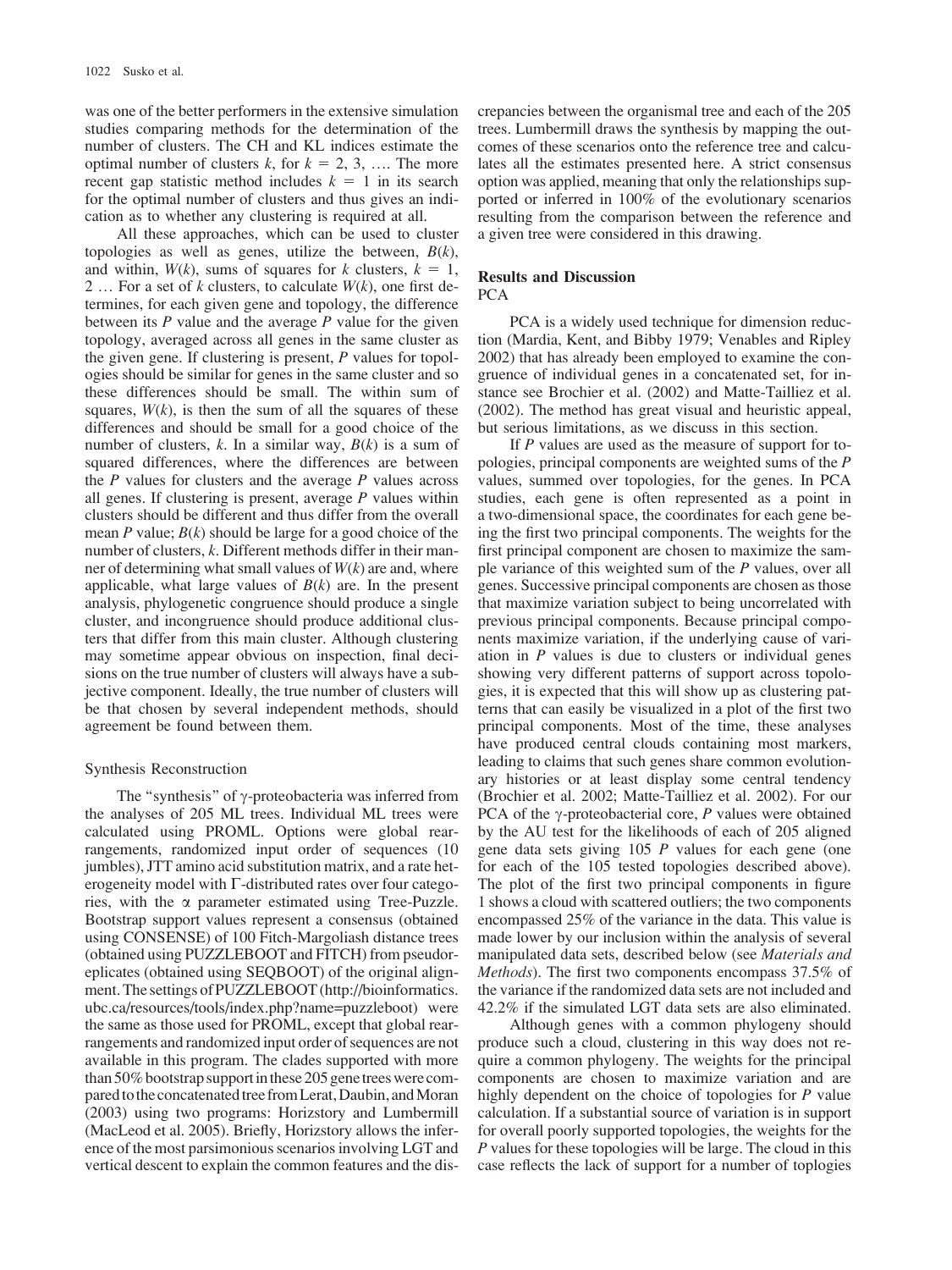

FIG. 1.—PCA for  $\gamma$ -proteobacteria. P values were obtained by the AU test for the likelihoods of each of 205 aligned gene data sets (blue diamond) given each of 105 trees, see text. Purple triangles corresponds to data sets with a completely scrambled phylogenetic signal. Markers with artificial single, double, and triple LGT events are represented by red triangles, green crosses, and yellow dots, respectively.

rather than support for a common phylogeny. Even genes with very strongly conflicting signal (due for instance to recent LGT) might cluster together on a PCA, if their most common shared characteristic is a similar pattern of rejection for poorly supported topologies. We can assess only the extent of clustering: we do not know what central tendencies such clustering bespeaks. Finally, with PCA we do not know which (or how many) trees are favoured or rejected by any group of genes, or which (or how many) genes are consistent with any group of trees.

The appearance of a cloud suggests some coherent phylogenetic signal within these genes. We confirmed this by comparison to the result obtained when the signal was completely scrambled by randomly reassigning (without replacement) gene sequences to taxon names in each aligned gene data set. Such randomized data (purple triangles in fig. 1) form a separate and seemingly symmetric cloud around the origin in this projection, within which approximately 10% of the real (unscrambled) data points also fell. As an additional control, we created artificial single, double and triple LGT events by randomly assigning one taxon's gene sequence to another in randomly selected gene data sets (so that in the aligned data set there would be one, two, or three pairs of identical sequences). These markers with artefactual LGT events, especially those with only one such event, overlap with the cloud of real data. In supplementary materials (see Supplementary Materials online), we provide two quantitative estimates of the degree of overlap. (Note, of the two genes identified by Lerat, Daubin, and Moran [2003], as LGTs, one [MviN] falls close to the random genes  $[-0.211, 0.232]$  but the other  $[BioB]$  is in the center of the cloud  $[-0.744, 0.112]$ .

We concluded from this exercise that many of the 205 genes of the  $\gamma$ -proteobacterial core do retain phylogenetic

signal but that real single and multiple LGT events affecting some and possibly many of the genes might easily escape detection and that some smaller fraction of the genes could have experienced quite extensive scrambling during evolution. Moreover, PCA allows only an estimation of the extent of clustering: we do not know what central tendencies such clustering bespeaks. That is, we neither know which (or even how many) trees are favored or rejected by any group of genes nor which (or even how many) genes are consistent with any group of trees.

#### Heat Maps

A method for visualizing data of a fundamentally similar sort has become popular in functional genomics but has yet to be routinely employed in comparative or evolutionary genomics. This involves the generation of heat maps through hierarchical or partitional clustering, as we have briefly described elsewhere, with application to other data sets (Bapteste et al. 2005). In functional genomics, heat maps allow simultaneous display of all combinations of genes and test conditions together with simultaneous clustering of both genes and conditions, according to response values (Alon et al. 1999; Getz, Levine, and Domany 2000; Getz et al. 2003; Somogyi et al. 2004). Thus, genes that have the most similar responses to conditions, and conditions that are the most similar in terms of the responses they evoke from genes, can be independently identified. In transcriptomics, the major area of heat map application, the conditions are usually alterations in growth regimen (or disease state), and the responses are most often alterations in levels of mRNA. For our parallel application here to the problem of the phylogenies of core genes, ''conditions'' are topologies and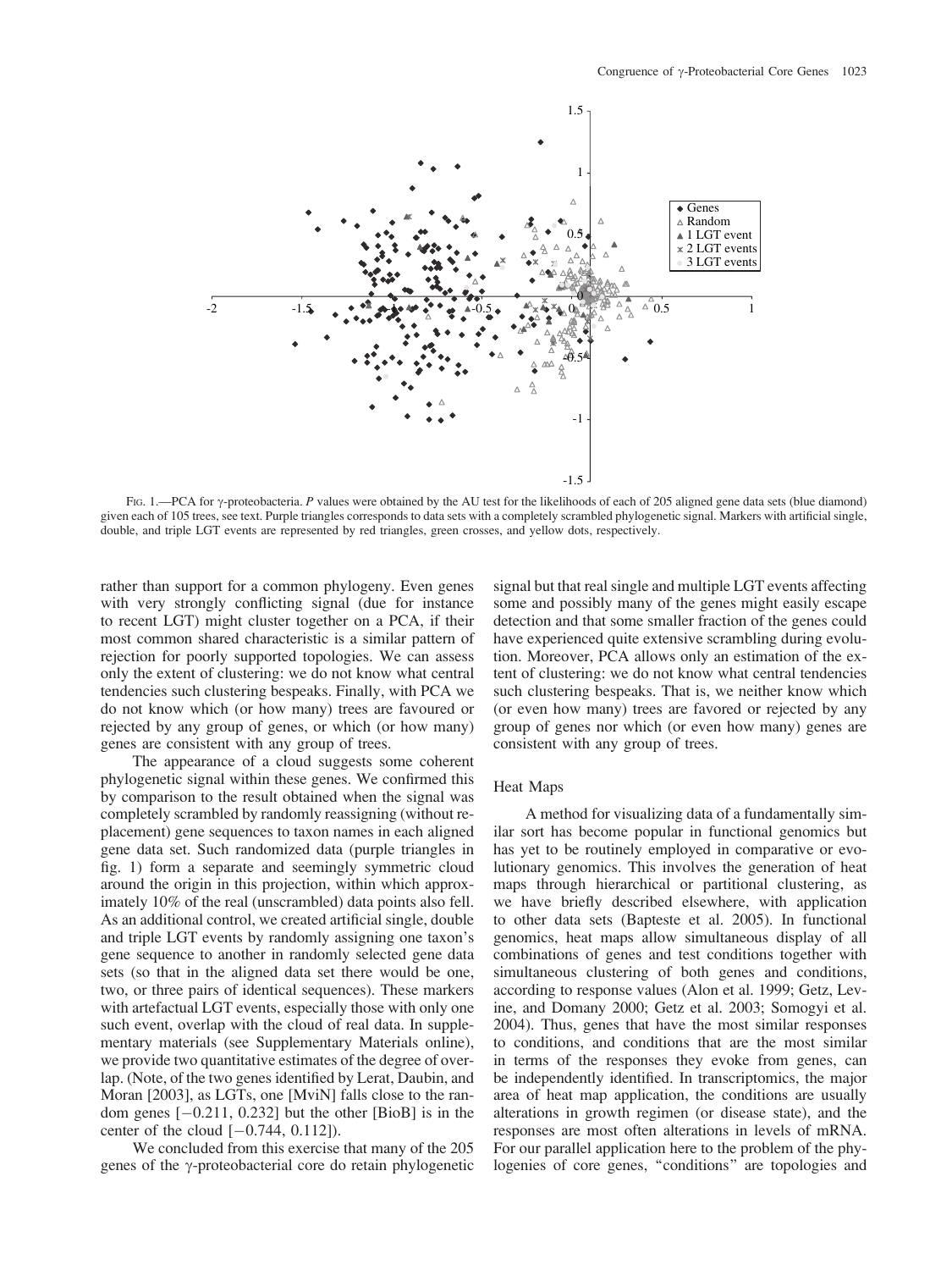

FIG. 2.—(A) Heat map for the P values for each of the 205  $\gamma$ -proteobacterial genes assessed against 105 test topologies, before clustering of either genes or topologies. Lighter colors indicate large  $P$  values and darker colors indicate small  $P$  values (stronger rejection). (B) Heat map for the  $P$  values for each of the 205 simulated genes, having evolved from a unique tree assessed against 105 test topologies, before clustering of either genes or topologies. (C) Heat map for a randomization of the same data as in (A). (D) Heat map of P values after clustering genes and topologies for the  $\gamma$ -proteobacterial data set. The red line indicates real data that have been clustered.

"responses" are  $P$  values for a test that the topology (condition) is the correct one for that gene. Clustering of genes allows identification of one or more sets of genes in a core that might share a common evolutionary history. Clustering of topologies allows us to identify, for a given gene data set, which trees are equally or nearly equally supported, and thus to assess how many distinct ''best trees'' there might be.

Several heat map analyses were conducted with this same  $\gamma$ -proteobacterial core gene data set. Figure 2A displays the P values for each of the 205 genes assessed against the same set of 105 topologies, before clustering of either genes or topologies. Lighter colors indicate a higher P value of the data given the tree (i.e., stronger support), while darker colors indicate lower  $P$  values (stronger rejection). (We will henceforth designate as support a  $P$  value of 0.5 or more and as "strong rejection" a  $P$  value of 0.05 or less: intermediate values will be described as "compatible.") Even without clustering, such a display makes it clear that (1) some topologies are fairly well supported by many genes, (2) even these supported topologies are strongly rejected by some of the genes, (3) some topologies are strongly rejected by many genes, and (4) most genes reject most of this subset of topologies.

Interpretation of the Heat Maps

To better interpret the previous heat map, we generated a control with no conflicting signal: figure 2B represents the heat map for a simulated data set of 205 genes free of LGT. This data set was generated from a single topology considered the most likely candidate for the tree under the hypothesis of vertical descent. This tree had the largest number of genes supporting it and corresponds to topology 5 in Lerat, Daubin, and Moran (2003)—a tree made with the concatenated data set. For each gene in the original data set, sequences of the same length were generated by pseq-gen from this topology under a JTT substitution process. Branch lengths and alpha parameters for the  $\Gamma$  rates-across-sites distribution were estimated from the sequences for the gene in the original data set. The fact that this simulation shows the same two principal alternative topologies as the true data set indicates that it could be phylogenetic noise, not genuinely conflicting signal, that produces this pattern. The fact that the simulated set produces a pattern that is overall ''cleaner'' than the real data (the simulated set shows far more rejections of topologies and fewer topologies that are broadly supported) suggests that noise is not the only reason for the greater complexity of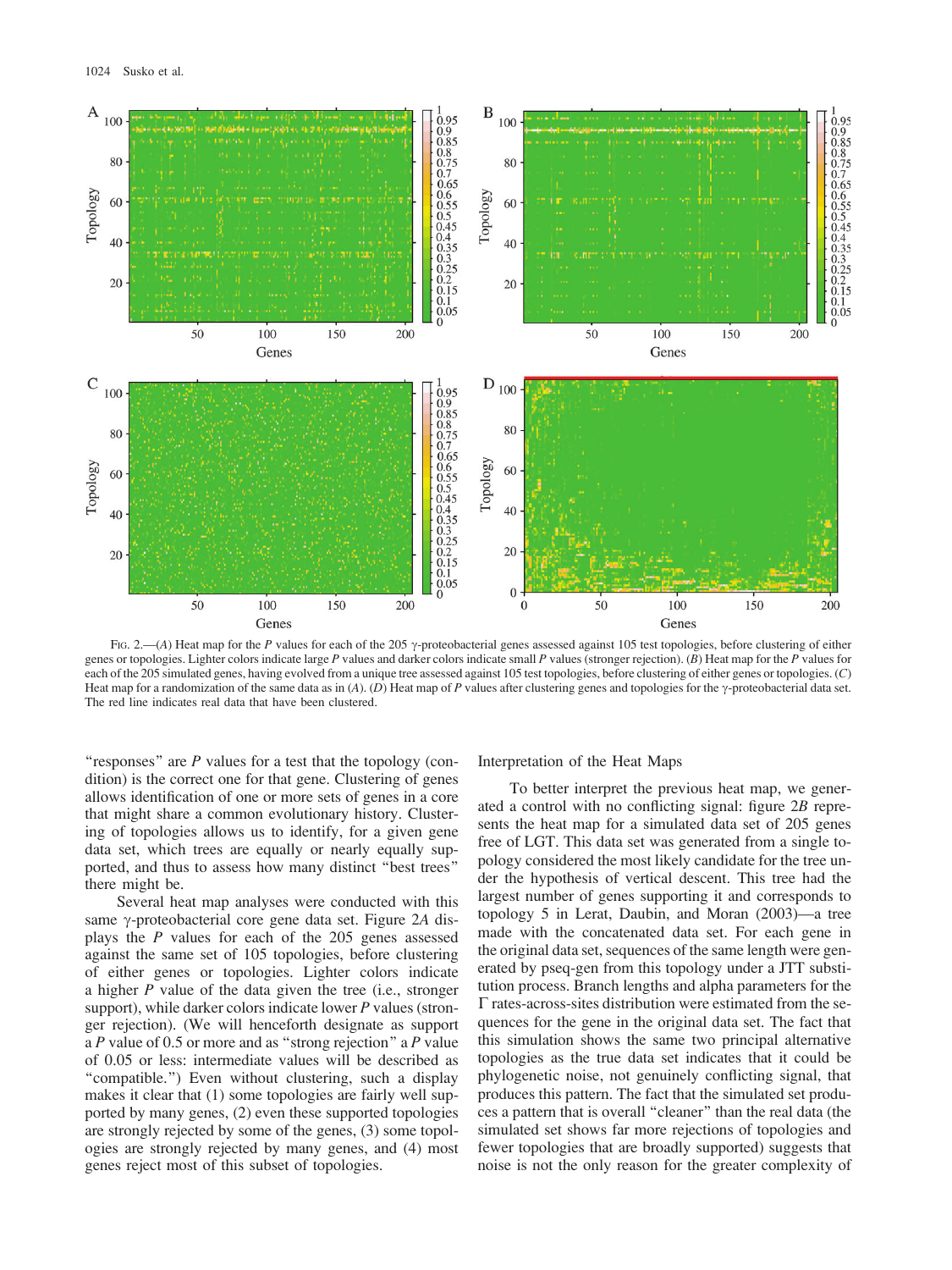

FIG. 3.—(A) Heat map of P values after clustering genes and topologies for the  $\gamma$ -proteobacterial data set with a restricted set of plausible topologies for which a majority of genes had a P value larger than  $0.05$ . (B) Same heat map for a control data set where gene sequences were generated from a single topology considered the most plausible vertical descent topology. Colour codes are as in figure 2A.

the pattern in figure 2A. There is likely some conflicting phylogenetic signal. That said, the situation is clearly not one of maximum incongruence, as represented in figure 2C. Here, P values obtained for each real gene data set have been randomly assigned to topologies. Figure 2D shows the same data as figure 2A, but clustered by topologies and by genes, to emphasize the apparent structure in this data.

To completely summarize patterns of support for topologies, it would be necessary to include all possible topologies. This is impractical for the data sets here and even the set of a priori plausible topologies included makes visualization difficult. In order to utilize the information from tests over a large number of topologies while easing visualization of results, we present in figure 3A heat maps with a restricted set of selected 16 plausible topologies for which a majority of genes had a  $P$  value larger than 0.05. This set of plausible topologies is thus constructed under the hypothesis of interest—that genes should share support for a single topology due to their common vertical descent—and focuses attention on genes that are incongruent with this hypothesis. Again, the real data appear to show less structure than simulated genes with a common topology but more than randomized data (not shown). Quantitative statements about structure in this data are possible but depend on the assessment of the number of true clusters exhibited by the data.

#### Clustering the Heat Maps

One value of our heat map approach, not discussed previously, is its potential to identify and enumerate clusters. It would seem reasonable to assume that there is a limited number of true clusters of genes each with its own true shared topology represented in the  $\gamma$ -proteobacterial data

set and that an appropriate statistical treatment could reduce the noisiness of this pattern. Several methods for identifying true clusters have been described (Calinski and Harabasz 1974; Krzankowski and Lai 1985; Milligan and Cooper 1985; Gordon 1999; Tibshirani, Walther, and Hastie 2001), and we used three of them: KL index, CH index, and gap statistics. While these methods have been shown to work well in a number of settings, they gave contradictory results for  $\gamma$ -proteobacterial genes, and at least two aspects of these data make it particularly difficult. The first is the large numbers of topologies. These methods have been tested primarily in situations where the number of features (topologies) for each individual (gene) of interest is much smaller (less than 10). Data sparsity increases dramatically as the dimensionality of the space for clustering increases, requiring many more observations (individuals) for conclusive determination of clusters. The second feature of the present problem that makes determining the appropriate number of clusters difficult is the presence of many small clusters. It is easier to determine the number of clusters if the number of genes within each cluster is relatively large. Still clustering did seem to be present. For the  $\gamma$ -proteobacterial data set, the gap statistic gave 14 as an estimate of the number clusters. The CH and KL indices only allow estimation of cluster sizes greater than 1. Their estimates were 2 and 46. For the data set that included simulated LGT events, the cluster size estimates were 23, 35, and 5. The wide variation in these estimates reflects the inherent difficulties with large numbers of topologies alluded to above, a fact that is further illustrated by the more similar estimates in the case that attention was restricted to 16 plausible topologies. In this case, the estimates were 3 (CH), 9 (KL), and 5 (gap) for the  $\gamma$ -proteobacterial data.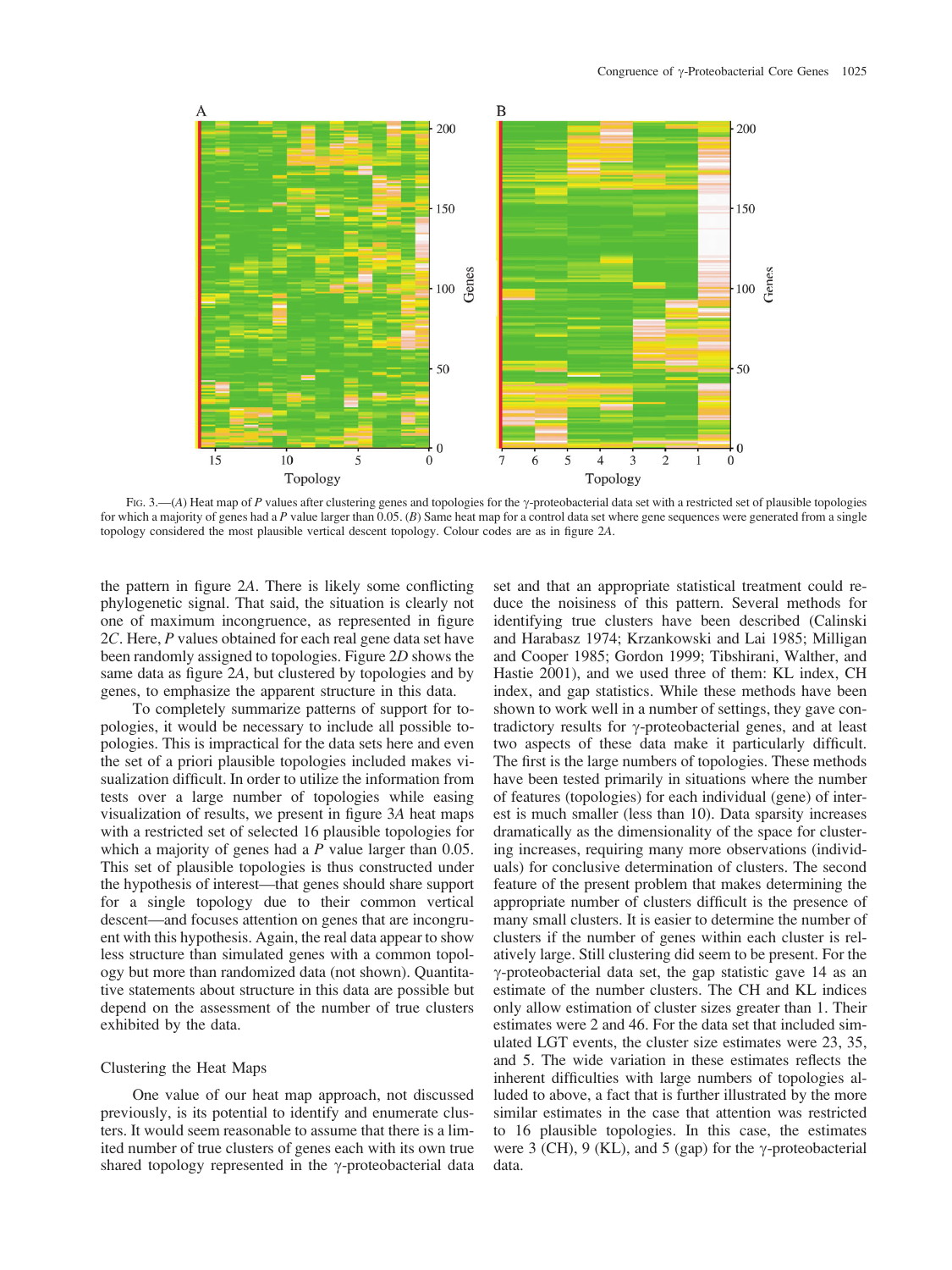

FIG. 4.—Heat map including two kinds of markers:  $\gamma$ -proteobacterial genes, indicated by a red rectangle at the left of the heat map, and artificial (simulated) markers with extreme LGT (see main text), indicated in blue. Simulated markers are based on a set of plausible topologies (see main text). The number of genes and topologies in the analysis are indicated on the heat map. These heat maps are double clustered by genes and by topologies. The hierarchical cluster on the left of the figure represents a tree of topologies along the heat map. In the left band, the relative distribution of red and blue rectangles reflects the presence/absence of clustering of actual markers with artificial ones. Colour codes are as in figure 2A. At the top and bottom of the heat map, the orange parentheses indicate regions containing markers with a weak discriminatory power; the green parentheses indicate regions containing markers with a stronger discriminatory power. Among the markers with a stronger phylogenetic signal, pink arrows point to some instances of conflicting signalin actualmarkers.Theyindicate different columns displaying a contrasting pattern of color and contradictory  $P$  values for several orthologues in a data set.

# Highlighting the Conflicting Signal of the Heat Maps

We tested whether LGT genes would exhibit similar patterns of support to the actual  $\gamma$ -proteobacterial genes by simulating such events. Starting from the  $\gamma$ -proteobacterial markers and using the same 16 plausible topologies as in figure 3A, we simulated artificial genes that had undergone up to three recent LGTs by randomly assigning the sequence of one species to another (creating up to three identical rows in our alignments). As with the PCA (see fig. 1), heat maps could not discriminate firmly between the phylogenetic signal of  $\gamma$ -proteobacterial genes and the phylogenetic signal present in the artificially generated markers (fig. 4). When clustered by phylogenetic affinity, the markers with recent simulated LGT (indicated by a blue line in the band above the heat map) were not separated from the genuine  $\gamma$ -proteobacterial markers (in red in the upper band). Instead, they were interspersed with each other, producing a "bar-code" appearance. Regardless which estimate of the number of clusters is used—9 (CH), 9 (KL), or 4 (gap)—LGT-simulated genes cluster together with actual genes. We thus cannot safely conclude the absence of LGT from this data set. Notably, there is a cluster of artificial genes with LGT, rejecting all the plausible topologies, which also encompasses two true genes, themselves likely to have been transferred (the virulence factor MviN-like protein and of the biotin synthetase, as previously reported [Lerat, Daubin, and Moran 2003]).

However, it is possible to draw new and biologically relevant conclusions about the true signal that is present. Heat maps, unlike the PCA, provide explicit information about the groupings of genes through the display of the color pattern of support/rejection. If we look at figure 4 in more detail, we observe that there are two main categories of  $\gamma$ -proteobacterial markers. First, there are markers with a limited phylogenetic signal, which are in the region indicated by orange parentheses. These genes support or are compatible with multiple different topologies. The majority of the  $\gamma$ -proteobacterial genes belong to this category, and we must remain agnostic about their actual phylogenetic history at this taxonomic level. Second, some markers contain strong phylogenetic signal, being only compatible with only one or two of the plausible topologies and rejecting all others. (It must be recalled that it is rejection, not support, of many topologies that identifies genes with strong signal.) This second category of genes is indicated in regions encompassed by green parentheses. Only those genes can be used to define a set of candidates in which the presence of LGTs could be tested.

Ideally, if there is only one true tree and this tree is among the tested topologies, all the genes with a strong phylogenetic signal should choose it as the best tree to the exclusion of other topologies. Conversely, incompatible patterns of support/rejection among such genes must indicate conflicting signal in the data set. This is clearly observed here. As an example, we have used pink arrows to indicate several individual  $\gamma$ -proteobacterial markers that carry an incompatible phylogenetic signal (see the details in Supplementary Materials online). It should be recalled that here we are examining only the 16 topologies deemed most plausible because the majority of genes accept them ( $P >$ 0.05). There will be other topologies that are strongly supported by one or more of the genes in this data set but rejected by the majority. To state a provisional conclusion, conservatively: there is no reason for confidence that these 205  $\gamma$ -proteobacterial genes or even some large fraction of them have an identical phylogeny.

# Additional Heat Map Applications: Bootstrap Support

An appealing additional application of the heat map approach not presented before is to data sets larger than a few dozens taxa, using a bipartition (or splits) approach. Bipartition analyses reduce large data sets to two-way splits corresponding to all possible nodes on all possible trees. For a given 13-taxon tree, there are only 10 nonterminal (having at least two taxa in each partition) splits (see Supplementary Material online). Because more than one tree is favored by the  $\gamma$ -proteobacterial data set, there are 364 splits that receive positive bootstrap support for at least one of the 205 genes. Among these only 13 had bootstrap support larger than 5% for a majority of genes. The bootstrap support for these 13 splits is given with two-way clustering in figure 5A. One can see that there are eight splits that have large bootstrap support for the vast majority of genes. These splits are compatible and suggest that a large number of trees are in agreement with some patterns of vertical descent. However, a total of 10 nonterminal compatible splits are required to define the  $\gamma$ -proteobacterial tree.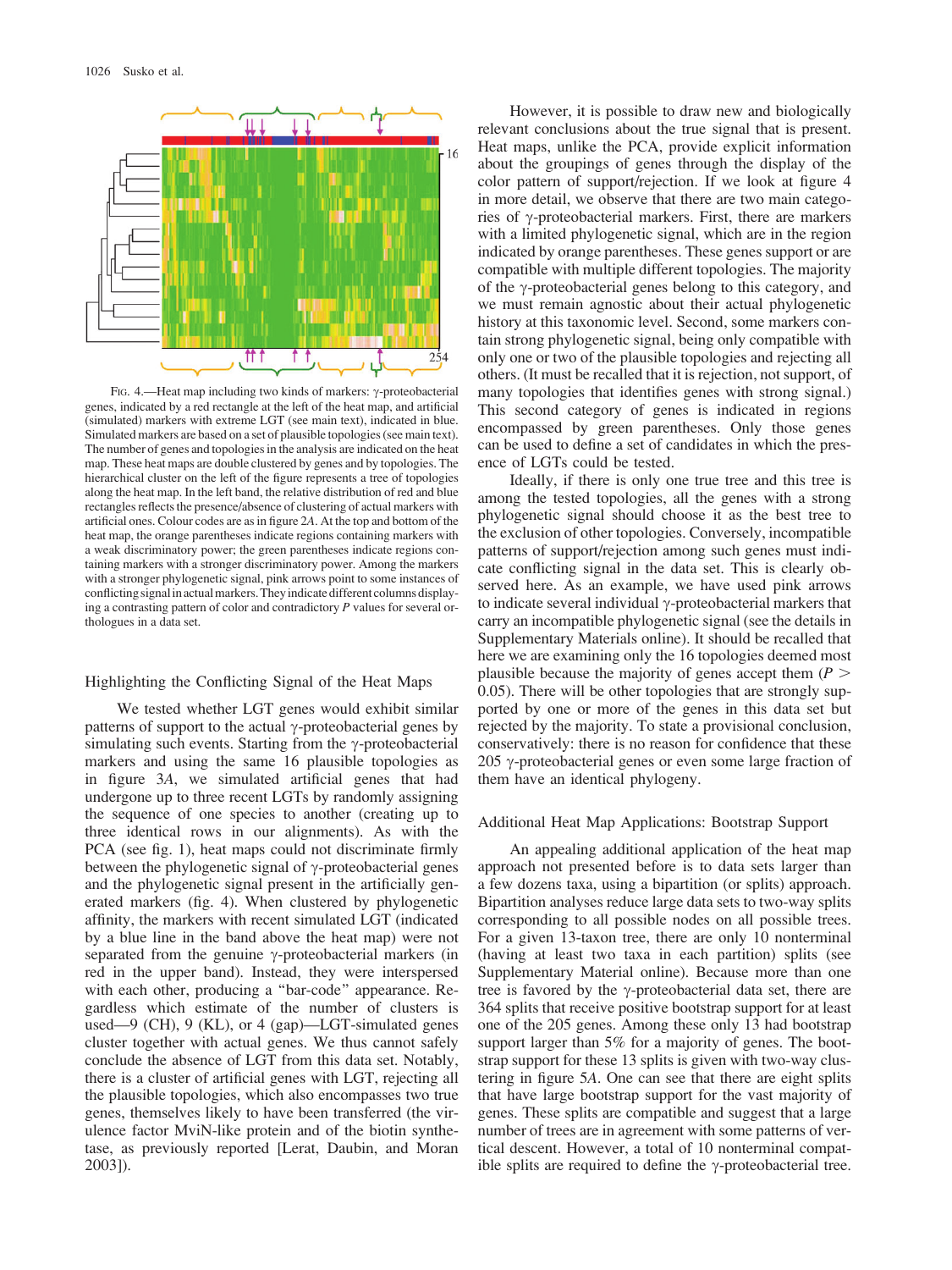

FIG. 5.—(A) Heat map of the bootstrap support for splits receiving at least 5% bootstrap support for a majority of genes. Colour codes are as in figure 2A. (A) Heat map for all of the 205 genes with dendrograms indicating the clustering of genes and splits. (B) Heat map for 22 of the genes, clustering together in the left of A, for the eight splits that are well supported for the majority of genes in A.

Thus, while many of the genes are congruent with some portion of the tree, there is considerable disagreement about where some subtrees should be placed. Clusters of genes support differing groups of some of the additional splits 9–13 that received bootstrap support 5% for a majority of genes. While a majority of the genes support the first eight splits, in figure 5B, which considers 22 of the genes on the left side of figure 5A, we see that a substantial number of genes do not uniformly support these splits either.

# The Synthesis of  $\gamma$ -Proteobacteria

We summarized the safe phylogenetic information present in a synthesis, which allows explicit display of signal erosion, hidden paralogy, and or LGT. In this graph, partly treelike and partly weblike (fig. 6), 26 vertical branches are visible as well as 11 lateral connections. The comparison of the total support for the horizontal and vertical branches indicates that the vertical signal is about 13 times more important than the horizontal signal. However, this evidence for vertical descent is confined to seven of the trees' nodes: the remaining six (as indicated by the minimal thickness of the blue lines) are supported (bootstrap value  $>50\%$  by none of the genes, and node 4B is supported at this level by less than 50 genes). This synthesis shows us clearly that we simply do not know what the history of most genes is, for most of the nodes. Almost certainly, there are 18 genes (rpl17, rpl8p, rpl18, rpl27, rpl32p, rpl34, rps6, glutamyl-tRNA synthetase, seryl-tRNA synthetase, riboflavin kinase, an outer membrane antigen protein, dihydrolipoamide acetyltransferase, putative deaminase protein, uridine diphosphate-N-acetylmuramate:alanine ligase, tRNA pseudouridine synthase B, methionine adenosyltransferase, a thioredoxin-like protein, and an hypothetical protein) that have undergone LGT. Phylogenetically conclusive genes are however not numerous enough to allow us to generalize about LGT in  $\gamma$ -proteobacteria. We can note however that 72.7% of these transfers correspond

to local rearrangements of the backbone tree. For instance, the ribosomal protein rpl32 would have been transmitted from the ancestor of H. influenzae and P. multocida (4A) to Pseudomonas aeruginosa. Adding more and more markers could certainly lead us to a better description of the complex relationships between  $\gamma$ -proteobacterial lineages and provide information about the relative importance of lateral/vertical genetic exchanges occurring between them. Likely, a graph incorporating the phylogenetic information from the 20 or more times as many  $\gamma$ -protebacterial genes which are not part of the  $\gamma$ -protebacterial core and which one can assume to be more LGT prone will be less treelike.

# **Conclusion**

Our study of the  $\gamma$ -proteobacterial core genes led to a conclusion similar to that in Bapteste et al. (2005) on other core genes: we do not really know their history. Here, we show that not all the  $\gamma$ -proteobacterial core genes have a similar phylogenetic signal, and they rarely favor only a single tree. From the detailed investigation of support/ rejection patterns of some genes with a stronger phylogenetic signal, we suggest that this core likely comprises genes with several contradictory histories. There is thus an easy but important message in this analysis: although there is clearly a central tendency in the data set (it is far from random), LGT cannot be ruled out. Claims (Flintoft 2003) for a single tree for  $\gamma$ -proteobacteria, when at least 2 and up to 14 strong contradictory signals are present in their core gene, should be accompanied by the disclaimer that the tree is somehow an average of the histories carried by these markers, rather than the organismal tree sensu stricto.

We have identified among these core genes 18 candidates for LGT. Although each should be investigated more thoroughly at several biological levels, we suggest that this is a minimum number for genes with truly conflicting signal. Nevertheless, differences in evolutionary rates such as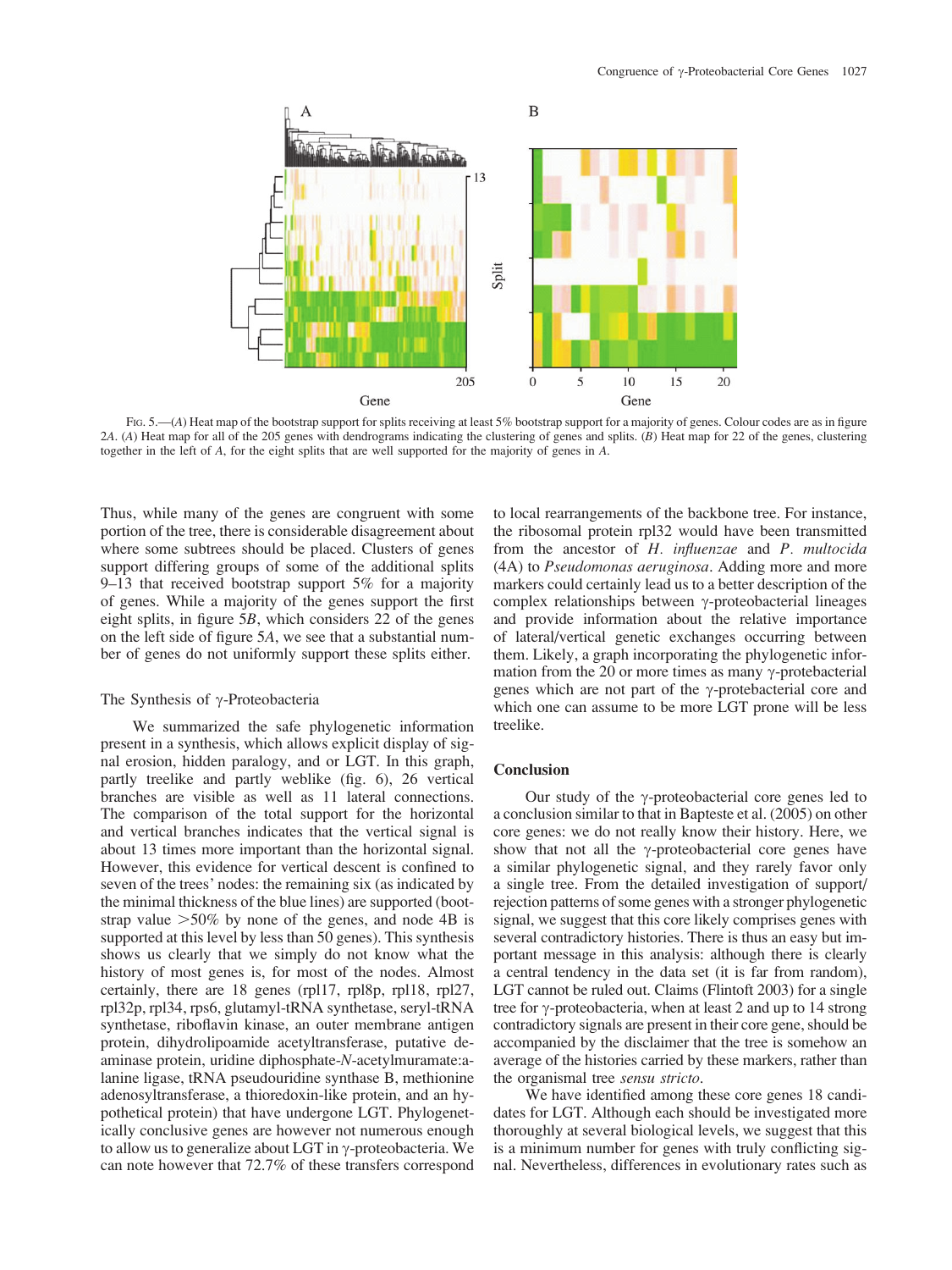

#### Genes with suggested transfers:

1. a thioredoxin-like protein, 2. dihydrolipoamide acetyltransferase, 3. methionine adenosyltransferase, 4. rpl18, 5. tRNA pseudouridine synthase B, 6. rpl27, 7. an hypothetical deaminase, 8.hypothetical protein, 9. rpl32p, 10. UDP-N-acetylmuramate:alanine ligase, 11. seryl-tRNA synthetase, 12. rp117, 13. rp134, 14. rps6, 15. outer membrane antigen protein, 16. glutamyl-tRNA synthetase, 17. riboflavin kinase and 18. Rpl8.

FIG. 6.—Synthesis of 205  $\gamma$ -proteobacterial genes. The proposed vertical-inheritance backbone is shown in dark blue, with the line thickness of an internal branch corresponding to the frequency of its support across the whole data set. Support was considered significant when clades received >50% bootstrap support. Putative LGT events are in red, connecting donors (circles) with recipients (arrowheads); where there are multiple possible donor candidates, these converge onto a double arrowhead. This happens when the clade founded by a past LGT donor may have subsequently had its species membership obscured by later exchanges of genetic material, yielding a nonreference assemblage of species labels in a presumed lineage. Where the apparent donor of a gene falls outside of the taxa included in the analysis, one is created as a basal group taxon, indicated in light blue. In order to avoid graphical congestion, branches in the tree may be artificially extended, as dotted segments. Baphi, Buchnera aphidicola; E. coli, Escherichia coli; Hinfl, Haemophilus influenzae; Paer, Pseudomonas aeruginosa; Pmult, Pasteurella multocida; Styphi, Salmonella enterica; Vchol, Vibrio cholerae; Wigg, Wigglesworthia glossinidia; Xaxo, Xanthomonas axonopodis; Xcamp, Xanthomonas campestris; Xfast, Xylella fastidiosa; YpesC092, Yersinia pestis CO92; and YpesKIM, Yersinia pestis KIM.

long-branch attraction rather than LGT could explain a part of these results. Hence, possible systematic biases were also tested in the supplementary materials (see Supplementary Materials online). Disproving absolutely that long-branch attraction is responsible for the mosaic heat maps produced here might not be possible though, and in any case was not our goal. One could probably argue endlessly (and legitimately) that evolutionary models are flawed, so that any difference between two trees would ultimately be claimed to be of methodological origin. Molecular phylogenetics has entered a self-critical phase, in which many authors call into question the validity of conclusions about the history of life based on misspecified models of the evolutionary process, even when LGT can be eliminated as a cause of conflict. We suggest that further examination of congruence in core gene sets should be undertaken in this context and not the metatheoretical one of whether or not there is a tree of life. In particular, the tendency to require that evidence for LGT should be proven but not the null hypothesis of vertical descent and that when present LGT should be considered as "noise" instead of "signal" (Kurland, Canback, and Berg 2003; Lake and Rivera 2004; Snel, Huynen, and Dutilh 2005) should be resisted. As Paul Feyerabend (1975) has noted, ''the consistency condition which demands that new hypotheses agree with accepted theories is unreasonable because it preserves the older theory, and not the better theory. Hypotheses contradicting well-confirmed theories give us evidence that cannot be obtained in any other way. Proliferation of theories is beneficial for science, while uniformity impairs its critical power.'' Hence, ''the consistency condition ... eliminates a theory not because it is in disagreement with the facts, but because it is in disagreement with another theory .... It thereby makes the as yet untested part of that theory a measure of validity.''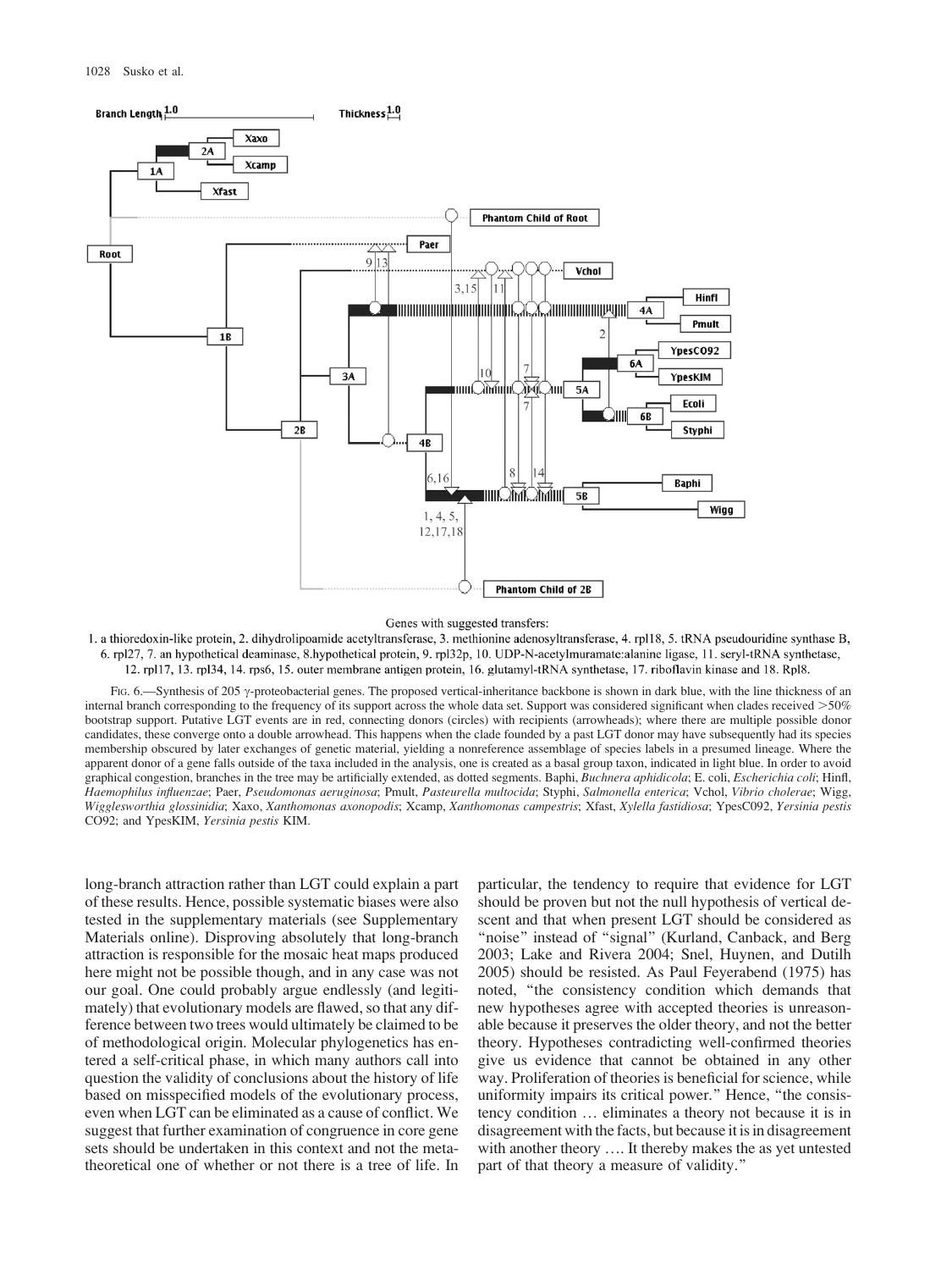#### Supplementary Material

Supplementary materials are available at Molecular Biology and Evolution online [\(http://www.mbe.](http://www.mbe.oxfordjournals.org/) [oxfordjournals.org/\).](http://www.mbe.oxfordjournals.org/)

#### Acknowledgments

We would like to thank D. Walsh for critical reading of our manuscript. E.B. was supported by a Canadian Institutes of Health Research grant MOP4467.

#### Literature Cited

- Alon, U., Barkai, N., Notterman, D. A., Gish, K., Ybarra, S., Mack, D., and A. J. Levine. 1999. Broad patterns of gene expression revealed by clustering analysis of tumor and normal colon tissues probed by oligonucleotide arrays. Proc Natl Acad Sci USA 96:6745–6750.
- Baldauf, S. L., A. J. Roger, I. Wenk-Siefert, and W. F. Doolittle. 2000. A kingdom-level phylogeny of eukaryotes based on combined protein data. Science 290:972–977.
- Bapteste, E., Y. Boucher, J. Leigh, and W. F. Doolittle. 2004. Phylogenetic reconstruction and lateral gene transfer. Trends Microbiol. 12:406–411.
- Bapteste, E., H. Brinkmann, J. A. Lee et al. (11 co-authors). 2002. The analysis of 100 genes supports the grouping of three highly divergent amoebae: Dictyostelium, Entamoeba, and Mastigamoeba. Proc. Natl. Acad. Sci. USA 99:1414– 1419.
- Bapteste, E., E. Susko, J. Leigh, D. MacLeod, R. L. Charlebois, and W. F. Doolittle. 2005. Do orthologous gene phylogenies really support tree-thinking? BMC Evol. Biol. 5:33.
- Brochier, C., E. Bapteste, D. Moreira, and H. Philippe. 2002. Eubacterial phylogeny based on translational apparatus proteins. Trends Genet. 18:1–5.
- Brown, J. R., and C. Volker. 2004. Phylogeny of gammaproteobacteria: resolution of one branch of the universal tree? Bioessays 26:463–468.
- Calinski, R. B., and J. Harabasz. 1974. A dendrite method for cluster analysis. Commun. Stat. 3:1–27.
- Creevey, C. J., D. A. Fitzpatrick, G. K. Philip, R. J. Kinsella, M. J. O'Connell, M. M. Pentony, S. A. Travers, M. Wilkinson, and J. O. McInerney. 2004. Does a tree-like phylogeny only exist at the tips in the prokaryotes? Proc. R. Soc. Lond. B Biol. Sci. 271:2551–2558.

Darwin, C. 1859. On the origin of species. John Murray, London.

- Deppenmeier, U., A. Johann, T. Hartsch, et al. (20 co-authors). 2002. The genome of Methanosarcina mazei: evidence for lateral gene transfer between bacteria and archaea. J. Mol. Microbiol. Biotechnol. 4:453–461.
- Doolittle, W. F. 1999. Phylogenetic classification and the universal tree. Science 284:2124–2129.
- Feyerabend, P. 1975. Against method. Verso, London.
- Flintoft, L. 2003. Family tree for gamma-proteobacteria. Nat. Rev. Microbiol. 1:1.
- Getz, G., H. Gal, I. Kela, D. A. Notterman, and E. Domany. 2003. Coupled two-way clustering analysis of breast cancer and colon cancer gene expression data. Bioinformatics 19: 1079–1089.
- Getz, G., E. Levine, and E. Domany. 2000. Coupled two-way clustering analysis of gene microarray data. Proc. Natl. Acad. Sci. USA 97:12079–12084.

Gordon, A. 1999. Classification. Chapman-Hall, London.

Grassly, N. C., J. Adachi, and A. Rambaut. 1997. PSeq-Gen: an application for the Monte Carlo simulation of protein sequence

evolution along phylogenetic trees. Comput. Appl. Biosci. 13:559–560.

- Harris, J. K., S. T. Kelley, G. B. Spiegelman, and N. R. Pace. 2003. The genetic core of the universal ancestor. Genome Res. 13:407–412.
- Jain, R., M. C. Rivera, and J. A. Lake. 1999. Horizontal gene transfer among genomes: The complexity hypothesis. Proc. Natl. Acad. Sci. USA 96:3801–3806.
- Krzankowski, W. J., and Y. T. Lai. 1985. A criterion for determining the number of groups in a data set using sum of squares clustering. Biometrics 44:22–34.
- Kuhn, T. 1962. The structure of scientific revolutions. University of Chicago Press, Chicago, Ill.
- Kumar, S., and A. Rzhetsky. 1996. Evolutionary relationships of eukaryotic kingdoms. J. Mol. Evol. 42:183–193.
- Kurland, C. G., B. Canback, and O. G. Berg. 2003. Horizontal gene transfer: a critical view. Proc. Natl. Acad. Sci. USA 100:9658–9662.
- Lake, J. A., and M. C. Rivera. 2004. Deriving the genomic tree of life in the presence of horizontal gene transfer: conditioned reconstruction. Mol. Biol. Evol. 21:681–690.
- Lerat, E., V. Daubin, and N. A. Moran. 2003. From gene trees to organismal phylogeny in prokaryotes: the case of the gammaproteobacteria. PLoS Biol. 1:E19.
- MacLeod, D., R. L. Charlebois, F. Doolittle, and E. Bapteste. 2005. Deduction of probable events of lateral gene transfer through comparison of phylogenetic trees by recursive consolidation and rearrangement. BMC Evol. Biol. 5:27.
- Mardia, K. V., J. T. Kent, and J. M. Bibby. 1979. Multivariate analysis. Academic Press, London.
- Matte-Tailliez, O., C. Brochier, P. Forterre, and H. Philippe. 2002. Archaeal phylogeny based on ribosomal proteins. Mol. Biol. Evol. 5:631–639.
- Milligan, G. W., and M. C. Cooper. 1985. An examination of procedures for determining the number of clusters in a data set. Psychometrika 50:159–179.
- Nelson, K. E., R. A. Clayton, S. R. Gill, et al. (20 co-authors). 1999. Evidence for lateral gene transfer between archaea and bacteria from genome sequence of Thermotoga maritima. Nature 399:323–329.
- Nesbo, C. L., Y. Boucher, and W. F. Doolittle. 2001. Defining the core of nontransferable prokaryotic genes: the euryarchaeal core. J. Mol. Evol. 53:340–350.
- Philippe, H. 1993. MUST, a computer package of management utilities for sequences and trees. Nucleic Acids Res. 21:5264–5272.
- Philippe, H., and C. J. Douady. 2003. Horizontal gene transfer and phylogenetics. Curr. Opin. Microbiol. 6:498–505.
- Raymond, J., O. Zhaxybayeva, J. P. Gogarten, S. Y. Gerdes, and R. E. Blankenship. 2002. Whole-genome analysis of photosynthetic prokaryotes. Science 298:1616–1620.
- Schmidt, H. A., K. Strimmer, M. Vingron, and A. von Haeseler. 2002. TREE-PUZZLE: maximum likelihood phylogenetic analysis using quartets and parallel computing. Bioinformatics 18:502–504.
- Shimodaira, H. 2002. An approximately unbiased test of phylogenetic tree selection. Syst. Biol. 51:492–508.
- Shimodaira, H., and M. Hasegawa. 1999. Multiple comparisons of log-likelihoods with applications to phylogenetic inference. Mol. Biol. Evol. 16:1114–1116.
- Shimodaira, H., and M. Hasegawa. 2001. CONSEL: for assessing the confidence of phylogenetic tree selection. Bioinformatics 17:1246–1247.
- Snel, B., M. A. Huynen, and B. E. Dutilh. 2005. Genome trees and the nature of genome evolution. Annu Rev Microbiol 59:191–209.